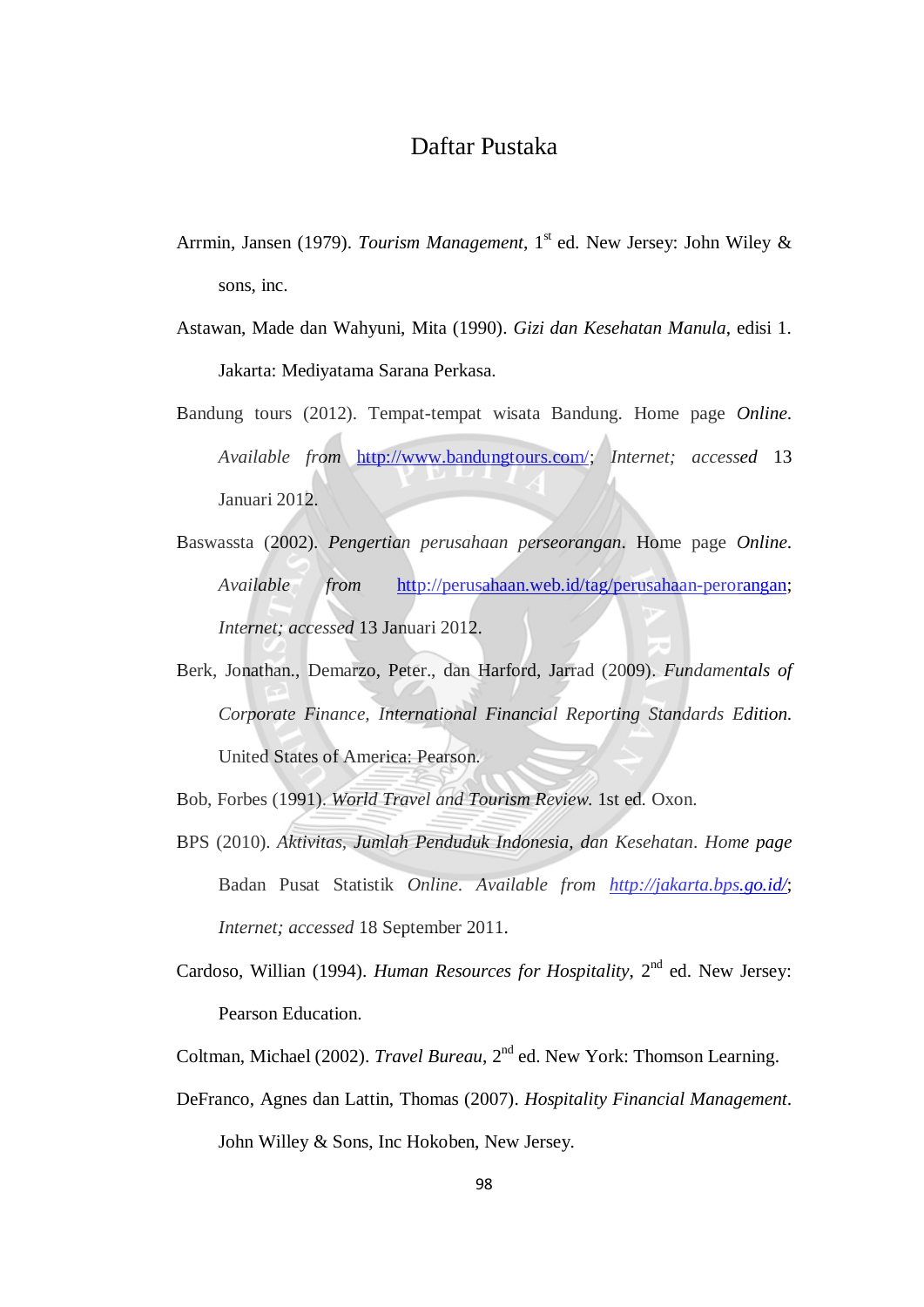- Dessler, Gary (2011). *Human Resource Management*, 12th edition. New Jersey: Pearson Education.
- Dorfman, Mark S. (1998). *Introduction to Risk Management and Insurance*. 6<sup>th</sup> ed. New Jersey: Prentice Hall, Inc.
- Evans, Nigel., Campbell, David., dan Stonehouse, George (2003). *Strategic Management for Travel & Tourism*. Burlington: Butterworth Heinemann.
- Fitzpatrick Associates (1998). *Tourism in the European Community*. The impact of the single market. London: EIU Research Report.
- Google (2011). Jenis-Jenis Pariwisata. *Available from [www.scribd.com/doc/5009](http://www.scribd.com/doc/5009%201657/10/Jenis-Pariwisata) [1657/10/Jenis-Pariwisata](http://www.scribd.com/doc/5009%201657/10/Jenis-Pariwisata)*; *Internet; Accessed* 25 September 2011.
- Gorman M. (2000). *Development and the rights of older people*. In: Randel J, eds. *The ageing and development report: poverty, independence and the world's older people*. London: Earthscan Publications Ltd.

Handoko (1988). *Teknik Seleksi Sumber Daya Manusia*, Edisi 2. Jakarta: Mandira.

- Jumingan (2009). *Teori Pembuatan Proposal Kelayakan*, Edisi 1. Jakarta: Bumi Aksara.
- Kependudukancapil (2011). *Kepadatan Penduduk per Wilayah Kota Jakarta*. *Home page* Kependudukan *Online. Available from [http://www.kependudukancapil.go.id/index.php/statistik/kepadatan](http://www.kependudukancapil.go.id/index.php/statistik/kepadatan-penduduk)[penduduk](http://www.kependudukancapil.go.id/index.php/statistik/kepadatan-penduduk)*; *Internet; accessed* 18 September 2011.

Kotler, Philip, John Bowen dan James Maken (2003). *Marketing for Hospitality*  and Tourism' 2<sup>nd</sup> ed. New Jersey: Pearson Education.

Kotler, Philip dan Kevin L. Keller (2009). *Marketing Management*, 13th ed. New Jersey: Pearson Prentice Hall.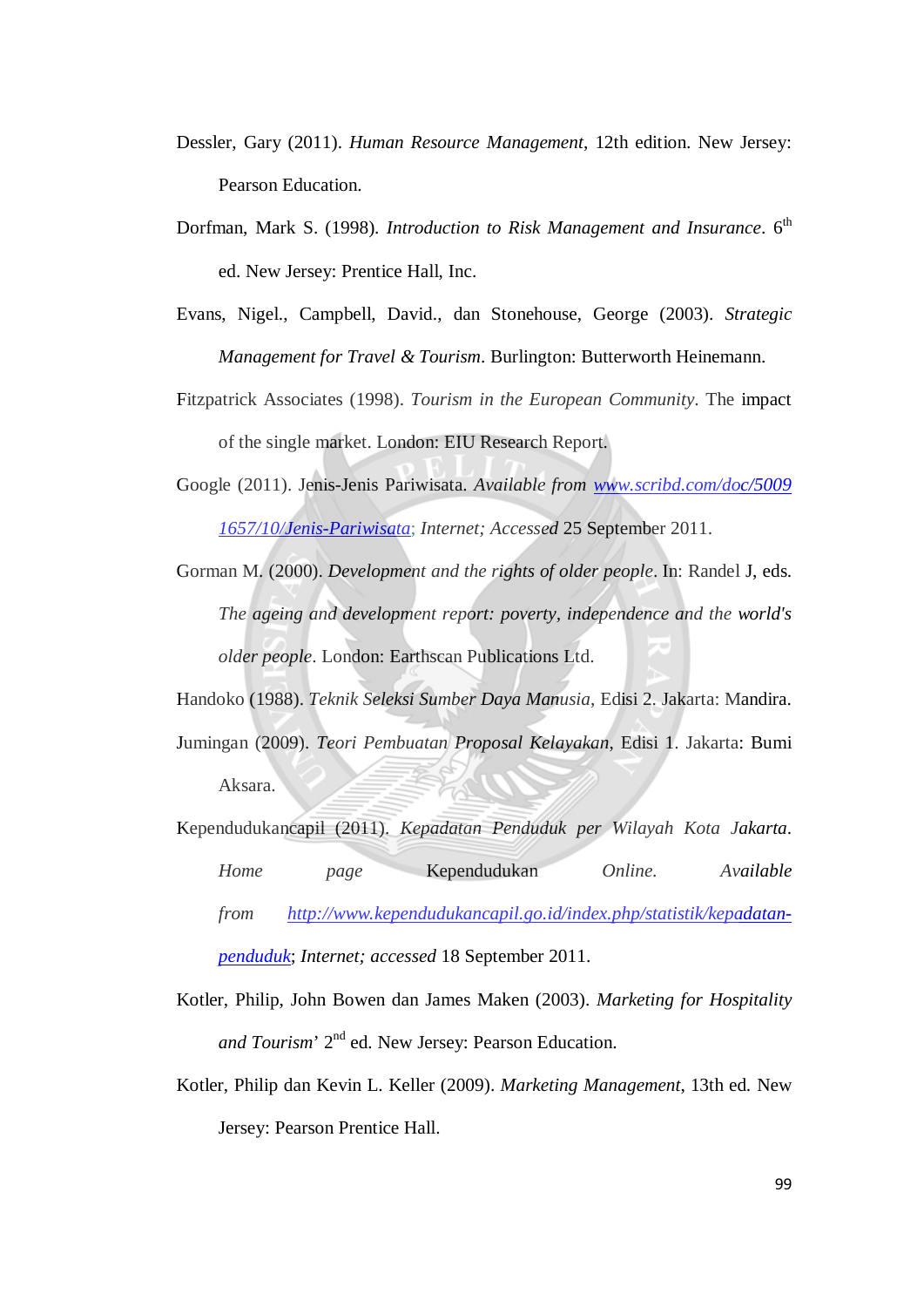- Lippo Insurance. (2010). *Lippo Insurance Auto Protection*. *Homepage Online*. *Available from* [http://www.lippoinsurance.com/auto-protection;](http://www.lippoinsurance.com/auto-protection) *Internet; Accessed* 13 January 2012.
- Malhotra, Naresh K. (2002). *Basic Marketing Research: Application to Contemporary Issues*, International ed. New Jersey: Pearson Education, Inc.
- Mancini, Marc (2005). *Access: Introduction to Travel and Tourism*, 1st ed. United States: Thomson Delmar Learning, Inc.
- Megginson, William L. Dan Smart, Scott B. (2006). *Introduction to Financial Management*. Thomson South Western: California.
- Milkovich, George T. Dan Newman, Jerry M. (2008). *Compensation*, 9th ed. New York: McGraw-Hill.

Muljadi (2009). *Kepariwisataan dan Perjalanan*, Edisi 2. Jakarta: Raja Grafindo.

- Morrison, Alastair M. (2010). *Hospitality and Travel Marketing*, 4th ed. United States: Thomson Delmar Learning, Inc.
- Olsen, Michael D, Joseph J. West dan Eliza Ching Yick Tse (2008). *Strategic Management in the Hospitality Industry*, 3<sup>rd</sup> ed. New Jersey: Pearson Prentice Hall.
- Pendit, Nyoman Suwandi (1999). *Ilmu Pariwisata:Sebuah Pengantar Perdana*, edisi 6. Jakarta: Pradnya Paramita.
- Porter, Michael E. (1980). *Competitive Strategy: Technique for analysing Industries and Competitors*. The Free Press, a division of Simon and Schuster Adult Publishing Group.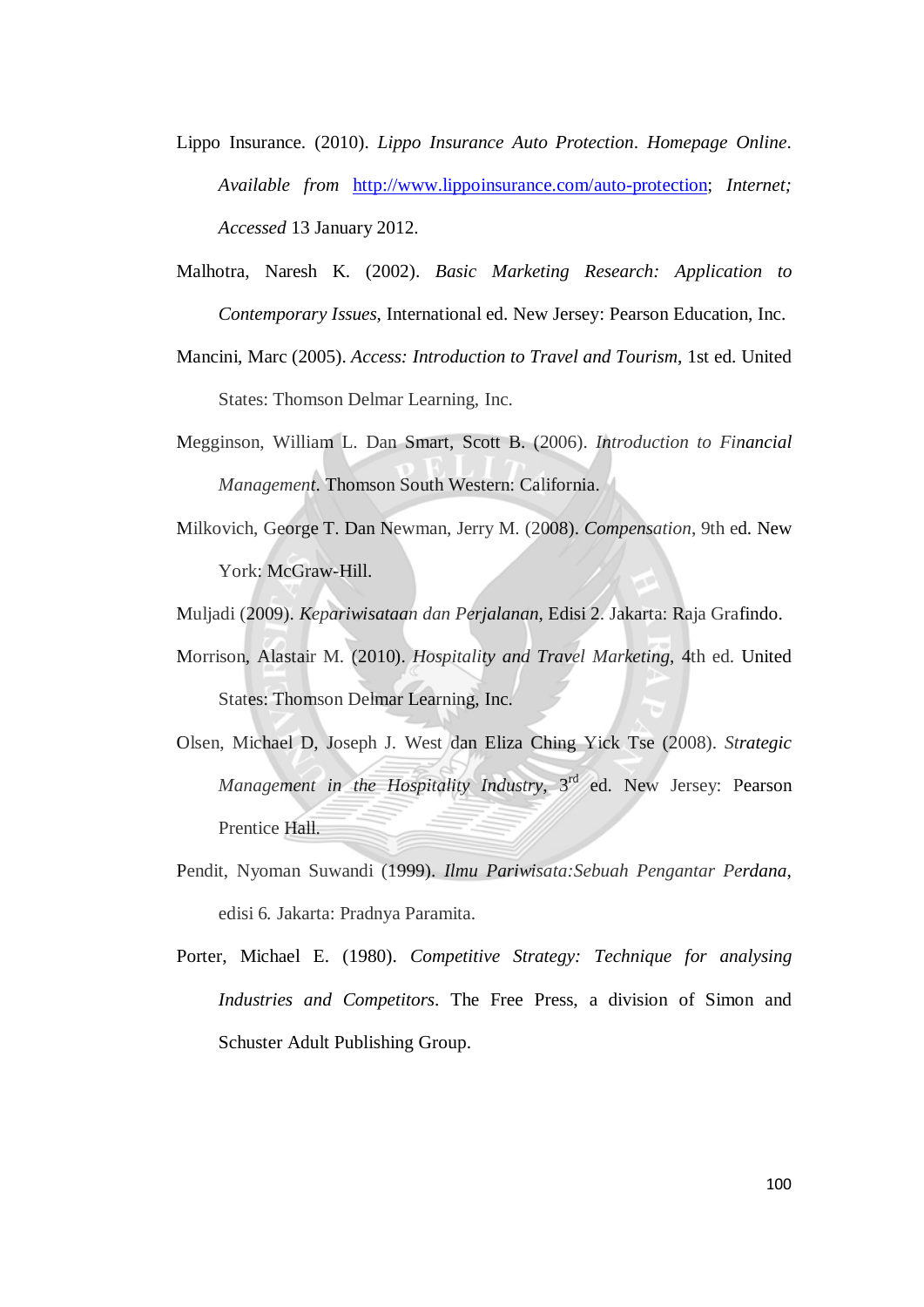- Porter, Michael E. (1985). *Competitive Advantage: Creating and Sustaining Superior Performance*. The Free Press, a division of Simon and Schuster Adult Publishing Group.
- Pulau Pramuka (2012). *Penjelasan tentang pulau Pramuka*. *Home page Online*. *Available from* [http://www.pulaupramuka.com/;](http://www.pulaupramuka.com/) *Internet; accessed* 13 Januari 2012.
- Rachmawati, Ike Kusdyah (2007). *Manajemen Sumber Daya Manusia*, edisi 2. Yogyakarta: Andi.
- Rafting tours (2012). *Rafting di sungai Citarik*. *Home page Online*. *Available from* [http://www.raftingcitarik.com/;](http://www.raftingcitarik.com/) *Internet; accessed* 13 Januari 2012.
- Sekaran, Uma & Bougie, Roger (2010). *Sampling Methods. Research Methods for Businees: A Skill Building Approach.* 5<sup>th</sup> ed. John Wiley & Sons. Inc.
- Sekolah Tinggi Pariwisata Pelita Harapan (2011). *Petunjuk Pelaksanaan Tugas Akhir Sekolah Tinggi Pariwisata Pelita Harapan*. Karawaci: Sekolah Tinggi Pariwisata Pelita Harapan.
- Sinarmas (2011). *Ilmu Asuransi*. *Homepage Online. Available from*: [http://www.sinarmas.co.id/pusat\\_belajar/ilmu\\_asuransi/property.asp;](http://www.sinarmas.co.id/pusat_belajar/ilmu_asuransi/property.asp) *Internet; accessed* 13 January 2012.
- Suryadi, I Gede Iwan (2007). *Pengertian pariwisata*. *Journal Kepariwisataan*. [ejournal] (*accessed* 20 September 2011).

Suwantoro, Gamal (1997). *Dasar-Dasar Pariwisata*, edisi 1. Yogyakarta: Andi.

Theobald, William F (1991). *Global Tourism, The Next Decade*. Oxford: Butterworth-heinemann.